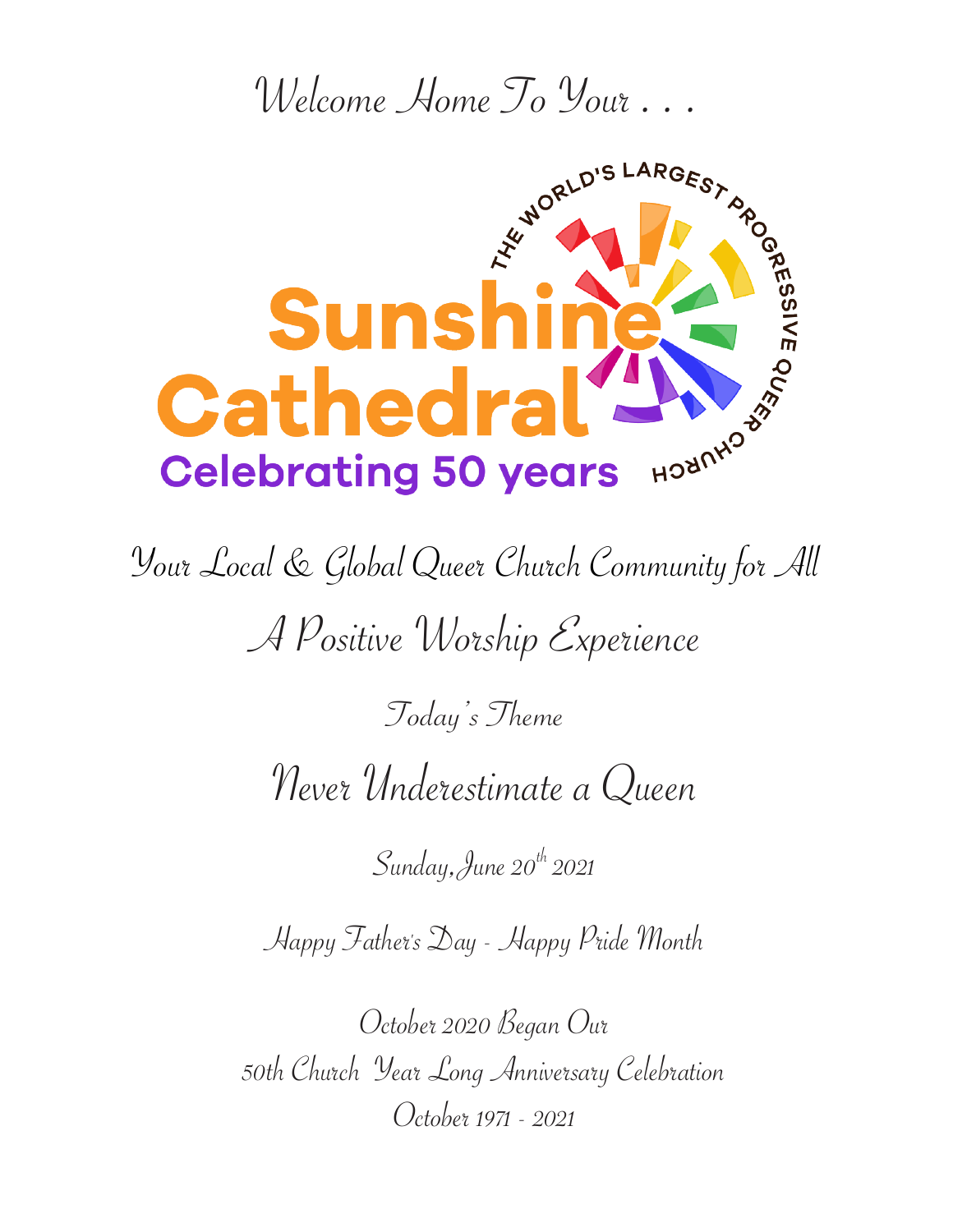## *Service of Gathering*

*Welcome*

Rev Dr Durrell Watkins & Rev Dr Robert Griffin

### *Announcements*

Rev Dr Anne Atwell

#### *Please rise as you are able.*

#### *Opening Affirmation*

*Sunshine Cathedral is a different kind of church where the past is past and the future has infinite possibilities.*

#### *The Call to Worship*

This is the day our God has made. *Let us rejoice and be glad in it.*

#### *Service of Praise Processional Hymn*

*In the Midst of New Dimensions*

*In the midst of new dimensions, in the face of changing ways, who will lead the pilgrim peoples wandering in their separate ways?*

*God of rainbow, fiery pillar, leading where the eagles soar, we your people, ours the journey now and ever, now and ever, now and evermore.*

*Through the flood of starving people, warring factions and despair, who will lift the olive branches? Who will light the flame of care?*

*God of rainbow, fiery pillar, leading where the eagles soar, we your people, ours the journey now and ever, now and ever, now and evermore.*

*As we stand a world divided by our own self-seeking schemes, grant that we your global village, might envision wiser dreams*

*God of rainbow, fiery pillar, leading where the eagles soar, we your people, ours the journey now and ever, now and ever, now and evermore.*

*We are man and we are woman, all persuasions, old and young, each a gift in your creation, each a love song to be sung.*

*God of rainbow, fiery pillar, leading where the eagles soar, we your people, ours the journey now and ever, now and ever, now and evermore.*

*Should the threats of dire predictions cause us to withdraw in pain, may your blazing phoenix spirit resurrect the church again.*

*God of rainbow, fiery pillar, leading where the eagles soar, we your people, ours the journey now and ever, now and ever, now and evermore.*

God is with you. *And also with you.*

Let us pray. That we may be strengthened by divine grace for the tasks of this week. *God have mercy.*

That those who are in need will be helped and comforted. *Christ have mercy.*

That people of goodwill everywhere will seek peace and justice.

*God have mercy. Amen.*

*Sung Response Oh the Glory of Your Presence Oh the glory of your presence. We your temple give you rev'rence. So arise to your rest and be blessed by our praise as we glory in your embrace as your presence now fills this place.* 

#### *Please be seated.*

#### *Service of Proclamation*

#### **The Tale of Queen Esther (3.13; 4.4-5, 9-17)**  Rev Marian Cavagnaro

[On the advice of the scheming Haman], letters were sent by couriers to all the king's provinces, giving orders to destroy, to kill, and to annihilate all Jews, young and old, women and children, in one day…and to plunder their goods. When Esther's maids and her eunuchs came and told her, the queen [who was Jewish] was deeply distressed.

Then Esther called for Hathach, one of the eunuchs who had been appointed to attend her, and asked him to learn what was happening and why. Hathach went to Mordecai and learned the details. He returned to Esther with a report. Then Esther spoke to Hathach and gave him a message for Mordecai, saying, "All the king's servants and the people of the king's provinces know that if any man or woman goes to the king inside the inner court without being called, they are to be put to death. Only if the king holds out the golden scepter to someone, may that person live. I myself have not been called to come in to the king for thirty days." When they told Mordecai what Esther had said, Mordecai told them to reply to Esther, "Do not think that in the king's palace you will escape any more than the rest of us…Perhaps, you have come to royal dignity for just such a time as this." Then Esther said in reply to Mordecai, "Go, gather all the Jews to be found in Susa, and hold a fast on my behalf, and neither eat nor drink for three days, night or day. I and my maids will also fast as you do. After that I will go to the king, though it is against the law; and if I perish, I perish." Mordecai then went away and did everything as Esther had ordered him.

In these human words, God's voice is heard. *Thanks be to God.*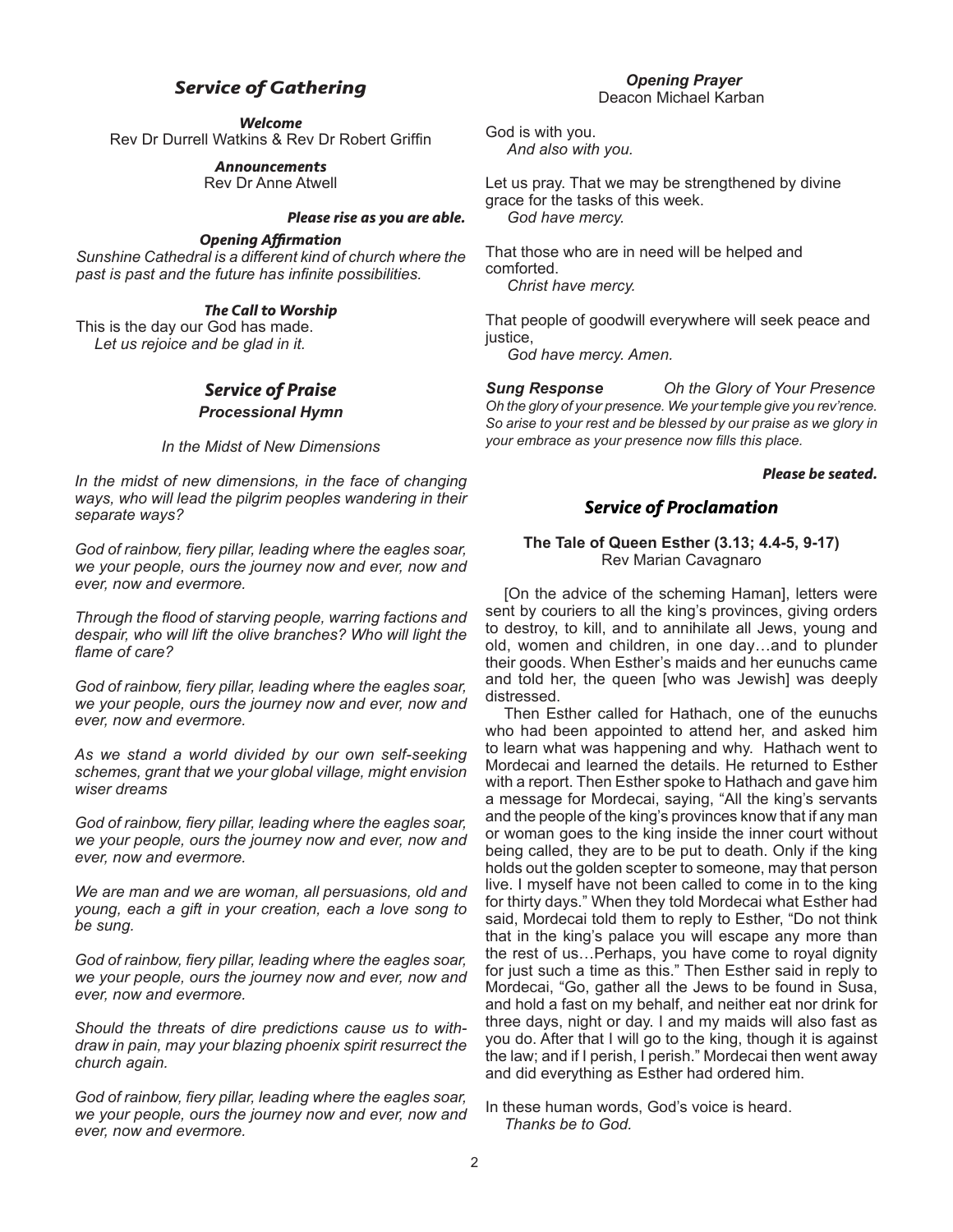*There is strength in the names of our God; there is power in the names of our God; there is hope in the names of our God! Blessed are all who come in the names of our God!*

#### *Please rise as you are able.*

#### *Esther's Tale continues (7.2-10)* Rev Dr Anne Atwell

[Esther did go to the king who offered to give her whatever she wanted. She asked only for a banquet.] At the banquet, the king again said to Esther, "Whatever you want shall be granted you." Then Queen Esther answered, "If I have won your favor, O king, and if it pleases the king, let my life be given me—that is my petition—and the lives of my people—that is my request. 4 For we have been sold, I and my people, to be destroyed, to be killed, and to be annihilated…

Then King Ahasuerus said to Queen Esther, "Who has presumed to do this?" Esther said, "A foe and enemy, this wicked Haman!" Then Haman was terrified before the king and the queen. The king rose from the feast in wrath and went into the palace garden, but Haman stayed to beg his life from Queen Esther, for he saw that the king had determined to destroy him. When the king returned from the palace garden to the banquet hall, Haman had thrown himself on the couch where Esther was reclining; and the king said, "Will he even assault the queen in my presence, in my own house?" As the words left the mouth of the king, they covered Haman's face. Then Harbona, one of the eunuchs in attendance on the king, said, "Look, the very gallows that Haman has prepared for Mordecai… stands at Haman's house, fifty cubits high." And the king said, "Hang him on that." So they hanged Haman on the gallows that he had prepared for Mordecai.

In these human words, God's voice is heard. *Thanks be to God.*

*Sung Response In the Name of the Lord*

*There is strength in the names of our God; there is power in the names of our God; there is hope in the names of our God! Blessed are all who come in the names of our God!*

#### *Please be seated.*

*The Anthem Over The Rainbow* By Harold Arlen and E Y Harburg Performed By Sara Burns and Teresa Flores

*Homily Never Underestimate a Queen*  Rev Dr Durrell Watkins, Senior Minister

*Invitation to Prayer Please rise as you are able.*

*Song of Response I Love Myself the Way I Am*

*I love myself the way I am, there's nothing I need to change. I'll always be the perfect me, there's nothing to rearrange. I'm beautiful and capable of being the best me I can; and I love myself just the way I am.*

*I love you, the way you are, there's nothing you need to do. When I feel the love inside, it's easy to love you. Behind your fears, your rage and tears, I see your shining star, and I love you just the way you are.*

*I love the world the way it is, 'cause I can clearly see that all the things I judge are done by people just like me. So 'til the birth of peace on earth that only love can bring, I'll help it grow by loving everything.*

*I love myself the way I am, and still I want to grow, but change outside can only come when deep inside I know: I'm beautiful and capable of being the best me I can; and I love myself just the way I am.*

#### *Pastoral Prayer and Affirmations*

*Sign of Peace Coming to Our Own Lord, we are your servants; like the Phoenix we will rise. Strong, empowered people, love's fire in our eyes. In fear we were divided, but you gently touched our souls. Now with courage we're united, healing, healthy, whole.* 

*Free to love, free to live, free to dream, free to give. We're a family coming home. We are coming to our own. We have laughed, we have cried, we have lived, we have died. We're a family coming home. We are coming to our own.*

#### *Service of Sacraments*

*Sacrament of Sharing (Tithes & Offerings)* Rev Dr Robert Griffin

#### *Stewardship Thought*

*"Money is like manure; it's not worth a thing unless it's spread around, encouraging things to grow." Thornton Wilder, The Matchmaker*

#### *Offering Prayer*

*Divine Love, through me, blesses and multiplies all that I have, all that I give, and all that I receive. Thank you, God. Amen.*

**Offering Music** Sing Sing Sing By Louis Prima - Performed By Isidora Jovanovic

#### *Rise as you are able.*

*Doxology**We Are An Offering*

*We lift our voices, we lift our hands, we lift our lives up to you, we are an offering.*

*God, use our voices, God, use our hands, God, use our lives, they are yours, we are an offering.*

*All that we have, all that we are, all that we hope to be we give to you, we give to you.*

*We lift our voices, we lift our hands, we lift our lives up to you, we are an offering; we are an offering.*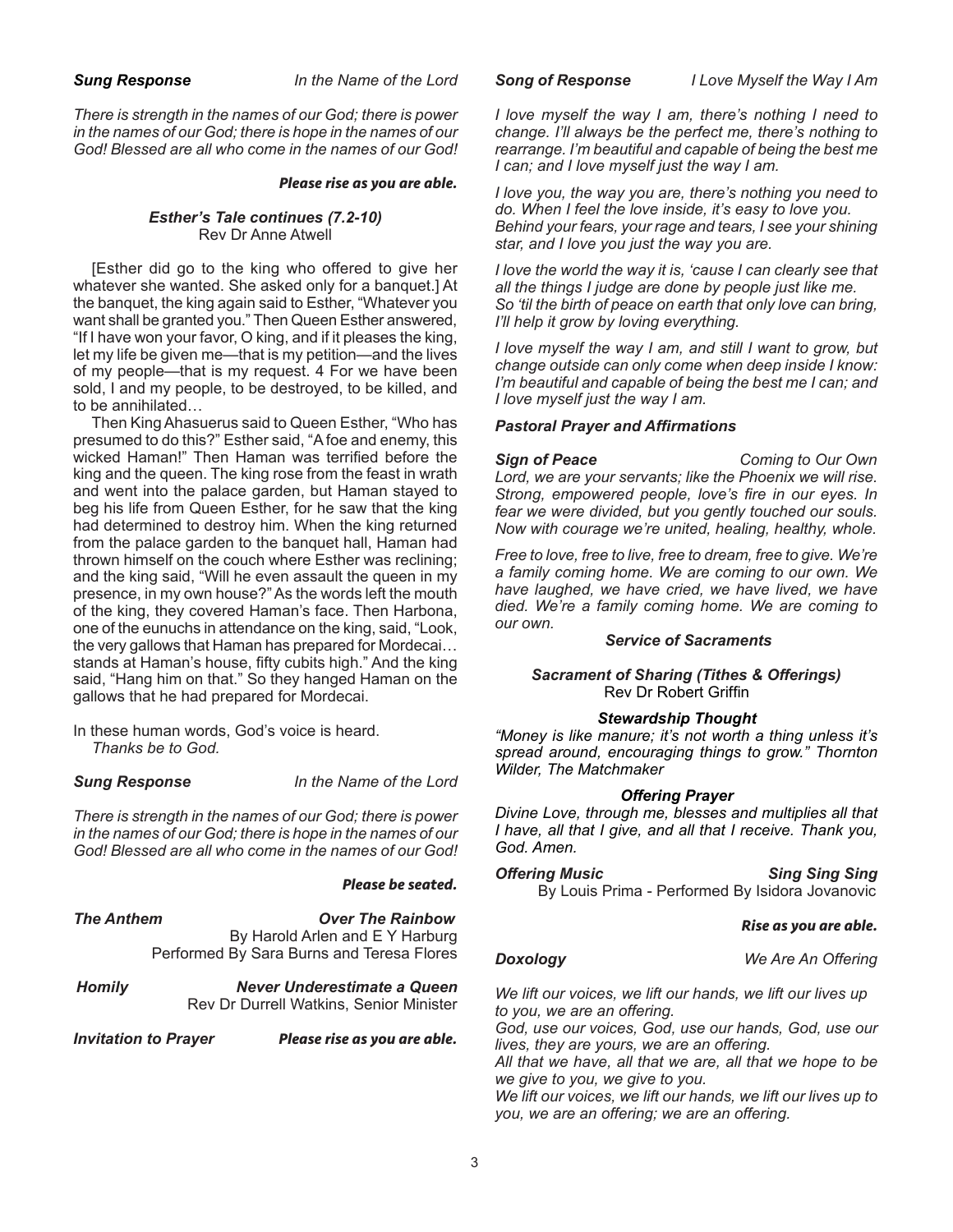### *Sacrament of Hospitality*

## *Eucharistic Intentions*

Deacon Michael Karban

#### *We Remember*

| <b>Vick Adams</b>  |                      | 06/20/1988 Kenneth Cronk  | 06/23/2012 |
|--------------------|----------------------|---------------------------|------------|
| Keith Carlson      |                      | 06/20/1989 Hank Schmerer  | 06/24/1989 |
| John Browne        |                      | 06/20/1993 Alice Ewart    | 06/24/2001 |
| <b>Bill Beaton</b> |                      | 06/20/2005 Michael LiPuma | 06/24/2015 |
| Gertrude L. Parker | 06/20/2009 Beau Fort |                           | 06/25/1987 |
| Rosa Colon         |                      | 06/21/2000 Scott Sigmon   | 06/25/1995 |
| Joanne Springs     |                      | 06/21/2003 Charles Rodock | 06/26/2010 |
| <b>Bob Leonard</b> |                      | 06/23/2002 Mike Nikolaus  | 06/26/2016 |
|                    |                      |                           |            |

*Prayer Chorus Children of the Rainbow Promise Children of the Rainbow Promise, with God's blessing sure upon us, by the Spirit's living waters, born again: God's sons and daughters.*

*Bread of heaven, cup of blessing; life's new covenant confessing, loving Parent, kind and tender, to your mercies we surrender.*

*Let our promise now be given to be salt and to be leaven, to be agents of God's caring through our growing and our sharing.* 

*O immortal God of glory, when we tell the world your story, may they see we're not in factions; may they know you by our actions.* 

### *Intercessions*

Rev Kevin Tisdol

One: We pray for this nation and for the whole world. We pray for the Sunshine Cathedral and for all seekers of Truth and meaning.

We pray for all who have known injustice, fear, pain, or want.

We prayerfully remember  $(+)$  our dearly departed.

And with people all over the world we pray –

All: *May peace prevail on earth.* 

These prayers we offer in the spirit of Jesus, son of Mary, and as he did we continue to pray:

#### *Model Prayer*

*Creator which art in heaven, hallowed be thy names. Thy kin-dom come, thy will be done on earth as it is in heaven. Give us this day our daily bread; and forgive us our debts as we forgive our debtors. And leave us not in temptation, but deliver us from evil. For thine is the kin-dom and the power and the glory, forever. Amen.*

*Please be seated.*

#### **The Lord's Supper** Rev Dr Anne Atwell

One: "On the night Judas betrayed him, the Lord Jesus took bread, and when he had given thanks to God for it, he broke it and gave it to his disciples and said, 'Take this and eat it. This is my body. (+) Remember me.'

In the same way, he took the cup of wine after supper, saying, 'This cup is the new covenant between God and you, set in motion by my life. When you do this, (+) remember me.'

For every time you eat this bread and share this cup, you are telling my story."

All: *When we gather, when we share, when we remember, when we live our lives in ways that bring hope to other lives, we embody the life of Christ. And so it is.*

> *Invitation to Communion* Deacon Michael Karban

One: These are the gifts of God for all the people of God. *All: Thanks be to God.*

#### *Communion is Shared*

**Communion Song**<br> **A Place at the Table** 

*For everyone born, a place at the table,*

*for everyone born, clean water and bread,*

*a shelter, a space, a safe place for growing,*

*for everyone born, a star overhead,*

 *and God will delight when we are creators of justice and joy, compassion and peace: yes, God will delight when we are creators of justice, justice and joy!*

*For woman and man, a place at the table, revising the roles, deciding the share, with wisdom and grace, dividing the power, for woman and man, a system that's fair, and God will delight when we are creators of justice and joy, compassion and peace: yes, God will delight when we are creators of justice, justice and joy!*

*For young and for old, a place at the table, a voice to be heard, a part in the song, the hands of a child in hands that are wrinkled, for young and for old, the right to belong, and God will delight when we are creators*

 *of justice and joy, compassion and peace: yes, God will delight when we are creators of justice, justice and joy!*

*For gay and for straight, a place at the table, a covenant shared, a welcoming space, a rainbow of race and gender and color, for gay and for straight, the chalice of grace,*

 *and God will delight when we are creators of justice and joy, compassion and peace: yes, God will delight when we are creators of justice, justice and joy!*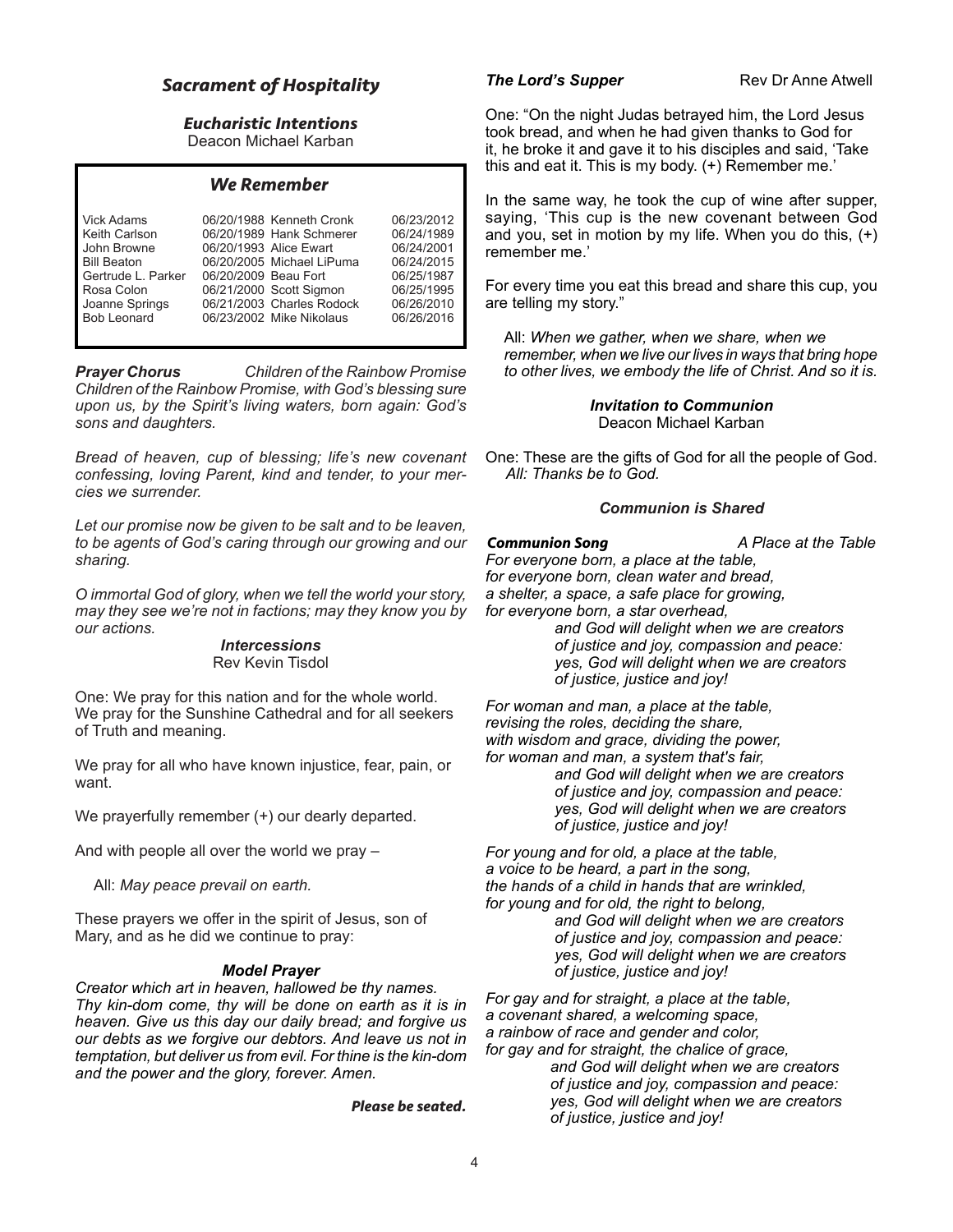*For everyone born, a place at the table, to live without fear, and simply to be, to work, to speak out, to witness and worship, for everyone born, the right to be free, and God will delight when we are creators*

 *of justice and joy, compassion and peace: yes, God will delight when we are creators of justice, justice and joy.*

**Prayer of Thanksgiving Rev Dr Robert Griffin** 

#### *Please rise as you are able.*

#### *The Prayer of Protection*

*The light of God surrounds us; the love of God enfolds us. The power of God protects us; the presence of God watches over us. Wherever we are, God is.*

**Benediction Rev Dr Durrell Watkins** 

*Final Song This Is Me*

*When the sharpest words wanna cut me down I'm gonna send a flood, gonna drown them out I am brave, I am bruised I am who I'm meant to be, this is me*

*Look out 'cause here I come And I'm marching on to the beat I drum I'm not scared to be seen I make no apologies, this is me Oh-oh-oh-oh*

*I won't let them break me down to dust I know that there's a place for us For we are glorious*

*When the sharpest words wanna cut me down I'm gonna send a flood, gonna drown them out I am brave, I am bruised I am who I'm meant to be, this is me*

*Look out 'cause here I come And I'm marching on to the beat I drum I'm not scared to be seen I make no apologies, this is me Oh-oh-oh-oh*

*When the sharpest words wanna cut me down I'm gonna send a flood, gonna drown them out I am brave, I am bruised I am who I'm meant to be, this is me*

*Look out 'cause here I come And I'm marching on to the beat I drum I'm not scared to be seen I make no apologies, this is me*

### *Commissioning*

One: Our worship has ended. Let our service begin! All: *Thanks be to God!*

**Postlude Barbara Ramcharitar** 

### **Silent Helpers Prayer Ministry**

Please hold these in the power of loving prayer:

### **Centering Thought:**

*"I now center my faith in the unseen goodness of life. I know that [God's] Presence illumines my soul, directs my path, heals my ills, and establishes order and prosperity in all my affairs." Irwin Gregg*

*We pray for the following ~* 

*CJ; Marc; P. Sutter; Brad; Joe; Max M.; Marco K.; Mama Halford; BD; Robert Jr; Sue D.; TP; PB; Tony; Sadie & Sloan; MLF; Rozen; JNK; Sue & her parents; Tara & Sam; Herbie; Trudy; Luis; DCP; Judy; Dorothy; Nita; Jason; Chuck; Hope; Leslie; Mary H.; FBQ; Paul; Bill; Dede; AJH; Ann; Elijah N.; Walt L.; Cindy; Nancy & Lynn; Emily & Brett; Anita; PAL; Bob; Lou's mom; Bonnie; Scott; those on Roberta's heart; Jen; John; Leslie C.; JW; those seeking employment; Champion; Gloria; Myrta; Baby Charlie; Bobby & Bill; Tricianne (of blessed memory); Tim; Wm Joseph; Lee; Mary & those dear to her; Linda R; Sergio; Kelli; JH; Shane M.; Esperanza; Layne; Paul; John; Jennifer; Leslie; Olivia; Kathryn; Benjamin; Shawna; all who have been burdened by the pandemic; those in nursing care and assisted living facilities; LGBTQ+ communities; Troy P.; Global Justice Institute; DSFI; the ministries of Sunshine Cathedral; those who meet for any reason at Sunshine Cathedral Square; members & friends of Sunshine Cathedral; all who are part of the Sunshine Cathedral Global Fellowship* 

*LET US PRAY:*

*We hold these dear ones in the light of divine love. We affirm blessings for each of them. We give thanks for grace equal to every need. We believe in and expect miracles. And so it is.* 

### **REMEMBER:**

Prayers can be submitted via Sunshine Cathedral.org or by emailing any SC clergyperson.

You can hear a prayer at anytime by calling 954.462.2004 (press 6).

*Sunshine Cathedral CCLI# 11274929*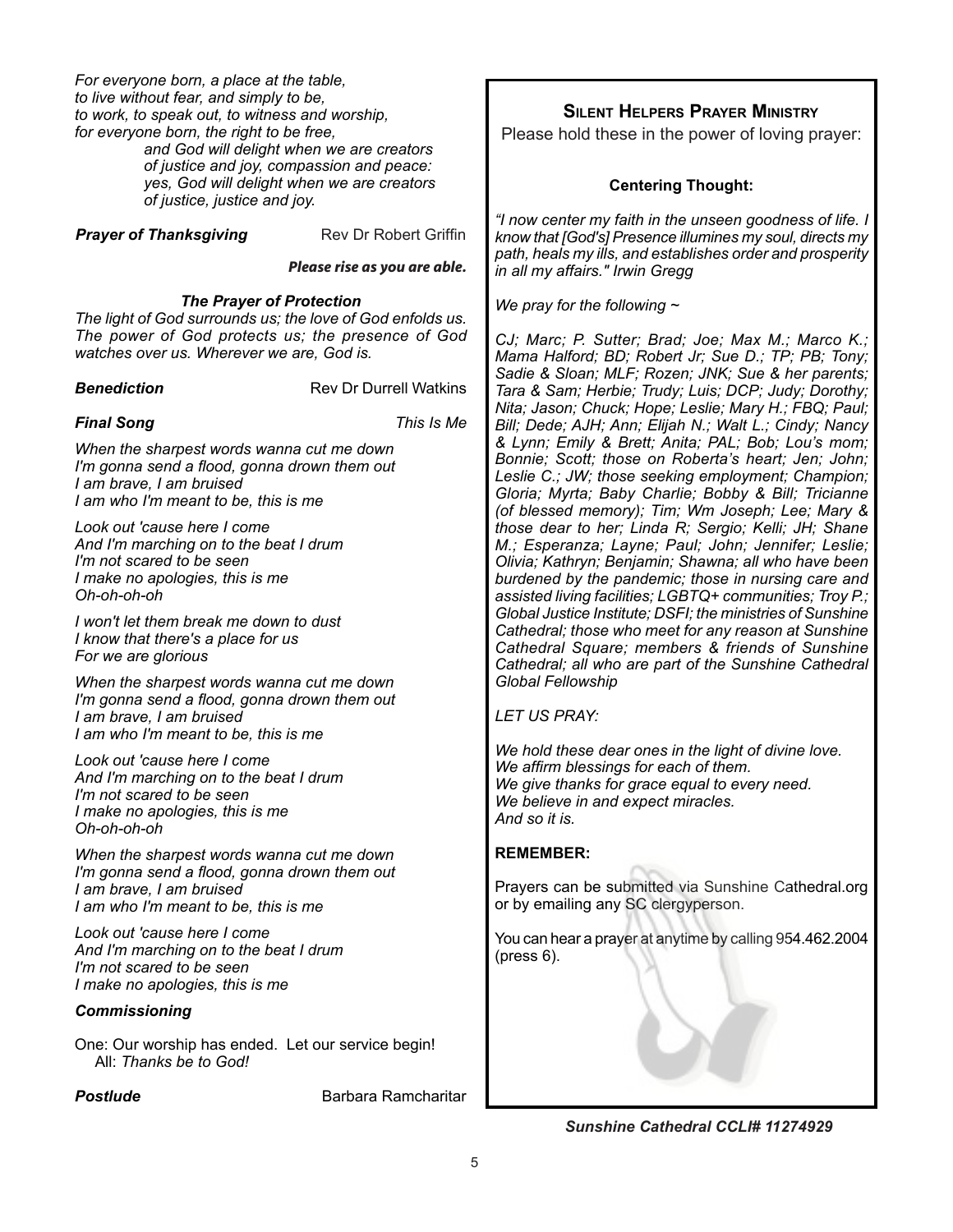SunBurst M

**NEW MEMBER ORIENTATION** – June 26, 9 am to Noon Eastern via Zoom. For information, please contact Rev. Dr. Robert Griffin (robert@sunshinecathedral.org). Anyone may take the course from anywhere. It's an easy and enjoyable way to learn about the Sunshine Cathedral.

**SUNSHINE CATHEDRAL GLOBAL FELLOWSHIP** - If you don't live in the Fort Lauderdale area but are finding Sunshine Cathedral to be a primary source of spiritual enrichment in your life, we invite you to consider joining the Sunshine Cathedral Global Fellowship. You can become a friend or partner of Sunshine Cathedral and even pursue a path to full membership. You can learn about how you can become part of the Sunshine Cathedral Global Fellowship by visiting SunshineCathedral.org

**SUMMER CLUB** - The Summer Club is our effort to keep the ministries of Sunshine Cathedral fully funded through the summer. We ask that whatever your regular offering to Sunshine Cathedral is, whether you give weekly or monthly, that you give that amount one extra time over the summer. When you give your extra gift, make sure you let us know that it is a Summer Club donation. As we begin to come out of pandemic we want to be as strong and as active as we need to be to make a difference in our community and beyond. Thank you for your generosity.

**CELEBRATE PRIDE MONTH WITH SUNSHINE CATHEDRAL** – LGBTQ+ pride is the promotion of affirmation, dignity, equality, and increased visibility of lesbian, gay, bisexual, transgender, Queer as well as those who are Questioning, pansexual, non-binary, strong allies to the community, etc. (LGBTQ+) as a social group. Pride, as opposed to shame and social stigma, is the view that bolsters most LGBTQ+ rights movements.

Common symbols of pride are variations of the rainbow or pride flag, the lowercase Greek letter lambda (λ), the pink triangle and the black triangle, these latter two reclaimed from use as badges of shame in WW2 Nazi concentration camps.

**JUNETEENTH** - Juneteenth is the oldest nationally celebrated commemoration of the ending of slavery in the United States. Dating back to 1865, it was on June 19th that the Union soldiers, led by Major General Gordon Granger, landed at Galveston, Texas with news that the war had ended and that the enslaved were now free. Note that this was two and a half years after President Lincoln's Emancipation Proclamation – which had become official January 1, 1863. The Emancipation Proclamation had little impact on the Texans due to the minimal number of Union troops to enforce the new Executive Order. However, with the surrender of General Lee in April of 1865, and the arrival of General Granger's regiment, the forces were finally strong enough to influence and overcome the resistance. (Juneteenth.com)

**FOLLOW AND SUBSCRIBE** - We invite you to follow Sunshine Cathedral on Facebook, Instagram and subscribe to our YouTube channel. And if our ministry has been a blessing to you, please tell others about the Sunshine Cathedral.

**JOIN US ON MONDAYS** - Christians & Cocktails (6 pm EASTERN, Facebook)

**PRAY WITH US DAILY** - Noon EASTERN on Facebook: Midday Prayer

**HOUT TV** - Our Sunday broadcast is made possible by Happening Out Television Network and donors who support our televised ministry. Happening Out is a streaming network that produces LGBTQ+ themed news and social programming. You can find them on Facebook and YouTube. Their studio is on the campus of the Sunshine Cathedral.

#### **SAINTS OF THE WEEK**

**June 21: St. Aloysius (1568 – 1591)** - an Italian aristocrat and Jesuit who died as a result of caring for people suffering from an epidemic. During the early days of the AIDS crisis, many thought of him as a patron saint of people living with AIDS. It is said that his last word in life was, "Jesus."

**June 22: St. Alban (d. 304)** - Britain's first Christian martyr. He was a pagan who gave shelter and aid to a Christian fleeing persecution. He was impressed by the Christian's faith and was baptized by him. Later when the authorities came looking for the Christian he was hiding, Alban claimed to be the person and was taken captive. He was scourged and soon after beheaded. It is said that his executioner converted to the Christian faith after his brief encounter with Alban.

**St. Paulinus (354 - 431)** – the Bishop of Nola was apparently in love with a man, Ausonius, to whom he wrote passionate love poems.

**June 23: St. Agrippina (d. 262)** - a Roman aristocrat, she was caught up in the persecutions of the emperor Valerian. She is popular in parts of Sicily, is formerly a part of the official Roman Catholic calendar of saints and her feast day continues to be celebrated in the Eastern Orthodox Church. Her protection is invoked against leprosy, bacterial infections, and thunderstorms. Her shrine is venerated as a site where miracles may take place.

**June 24: St. John the Baptizer (d. 28)** – martyr. Cousin of Jesus.

**Upstairs Martyrs** – On June 24, 1973, a New Orleans gay bar, the Upstairs Lounge (that also served as a worship location for a local gay friendly church), was firebombed while people where inside. Until 2016, it was the deadliest attack on LGBTQ people in US history. 32 people were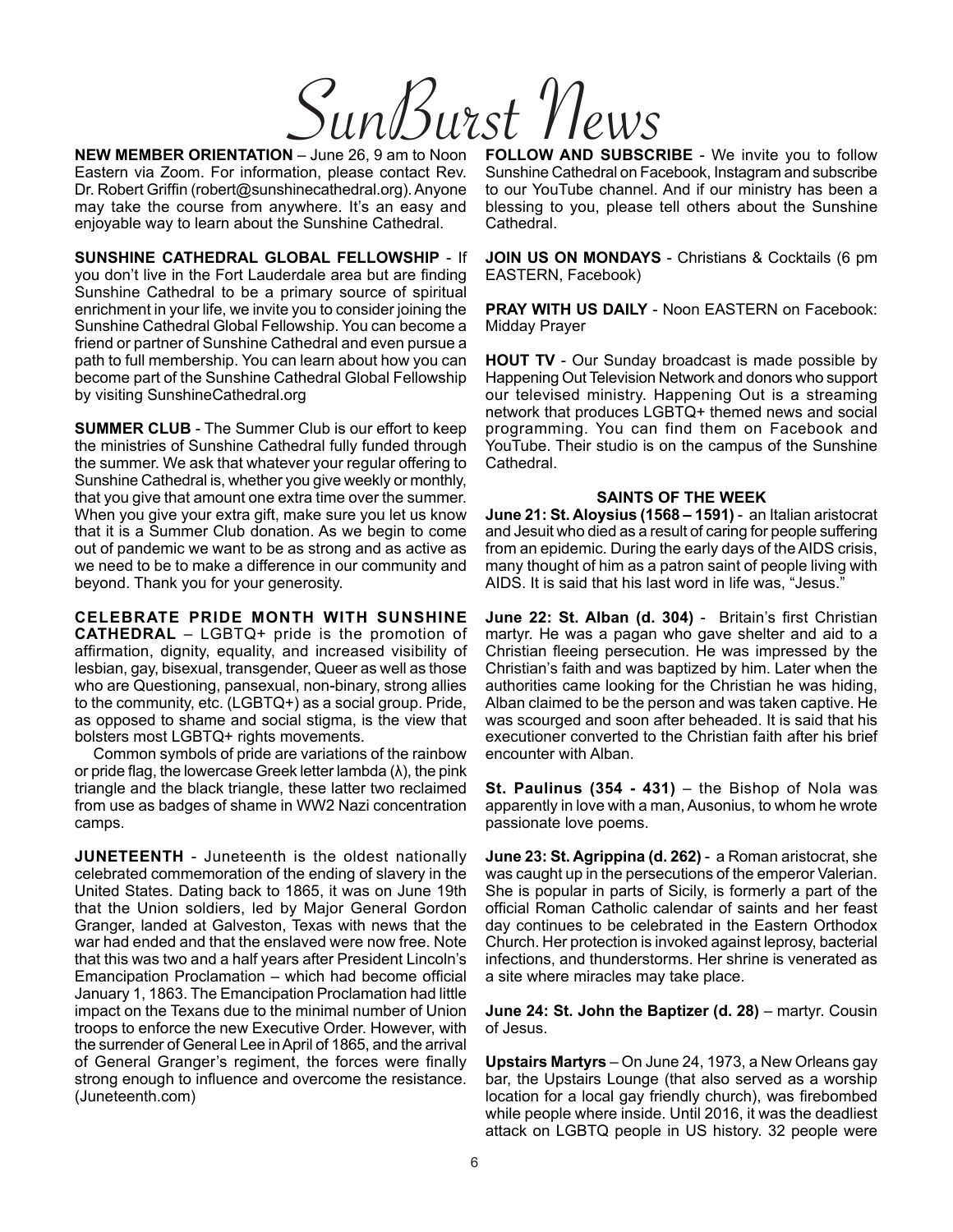killed in the explosion. Some churches refused to do funerals for the victims. The crime was never solved. Four bodies went unclaimed. It remains a painful memory of how same-gender loving and gender non-conforming people have been dehumanized in our society (and others).

**June 25: Sadhu Sundar Singh (1889-1929)**—Indian Christian mystic. Sundar Singh came from a wealthy family in northern India which followed the Sikh faith. As a teenager he had a mystical vision of Christ addressing him in Hindustani. For becoming a Christian he was turned out into the streets. He wore the robes of an Indian holy man, wandering across the country preaching the Gospel. He often taught in parables, and like Jesus attracted large crowds. He saw in Jesus a model for bridging the spiritual wisdom of the East and West.

# *Travel Time*



### *Happening OUT Travel & Sunshine Cathedral April 19 - May 2, 2022*

Experience Rome - Assisi - Montecatini Terme - Tuscany - Venice - Florence - Villages of Cinque Terre - Lucca - Pisa - Tuscan Farms - Chianti - Siena - San Gimignano - Medieval Val d' Orcia, Montalcino Pienza and Montepulciano - **Cortona** 

For more information please contact: David Hopkins - David@HappeningOut.Travel 954.900.5942



**Sunshine Cathedral Food Pantry Open** every Wednesday from 11AM – ?? or by appointment

#### **No ID required. No income verification. No questions. No judgment.**

For more information or to schedule an appointment, please contact Rev. Anne 954-462-2004 ext. 208

To make a donation to the Sunshine Cathedral Food Sharing Program, check out our website sunshinecathedral.org and click on the Food Sharing tab.

# *Sunshine Cathedral Weekly Financial Information*

*Donating to Sunshine Cathedral* 

*Venmo or CashApp*

*Venmo - @SunshineCathedral*

*CashApp - \$SunshineCathedral*

*Text to Give - 954.399.7333*

#### *Financial Data Snapshot from 13 June*

| Weekly Generosity Income Needed \$10,797.56<br>Generosity Income Received \$12,398.97 |            |
|---------------------------------------------------------------------------------------|------------|
| Our Abundance and/or (Need)                                                           | \$1,601.41 |
| Per Capita Giving                                                                     |            |
|                                                                                       |            |

| <b>Worship Services</b>          | 162     |
|----------------------------------|---------|
| <b>Online Virtual Resourcing</b> | 134,689 |
| <b>Food Sharing Ministry</b>     | 544     |
| Detailed information located at  |         |
| SunshineCathedral.org            |         |